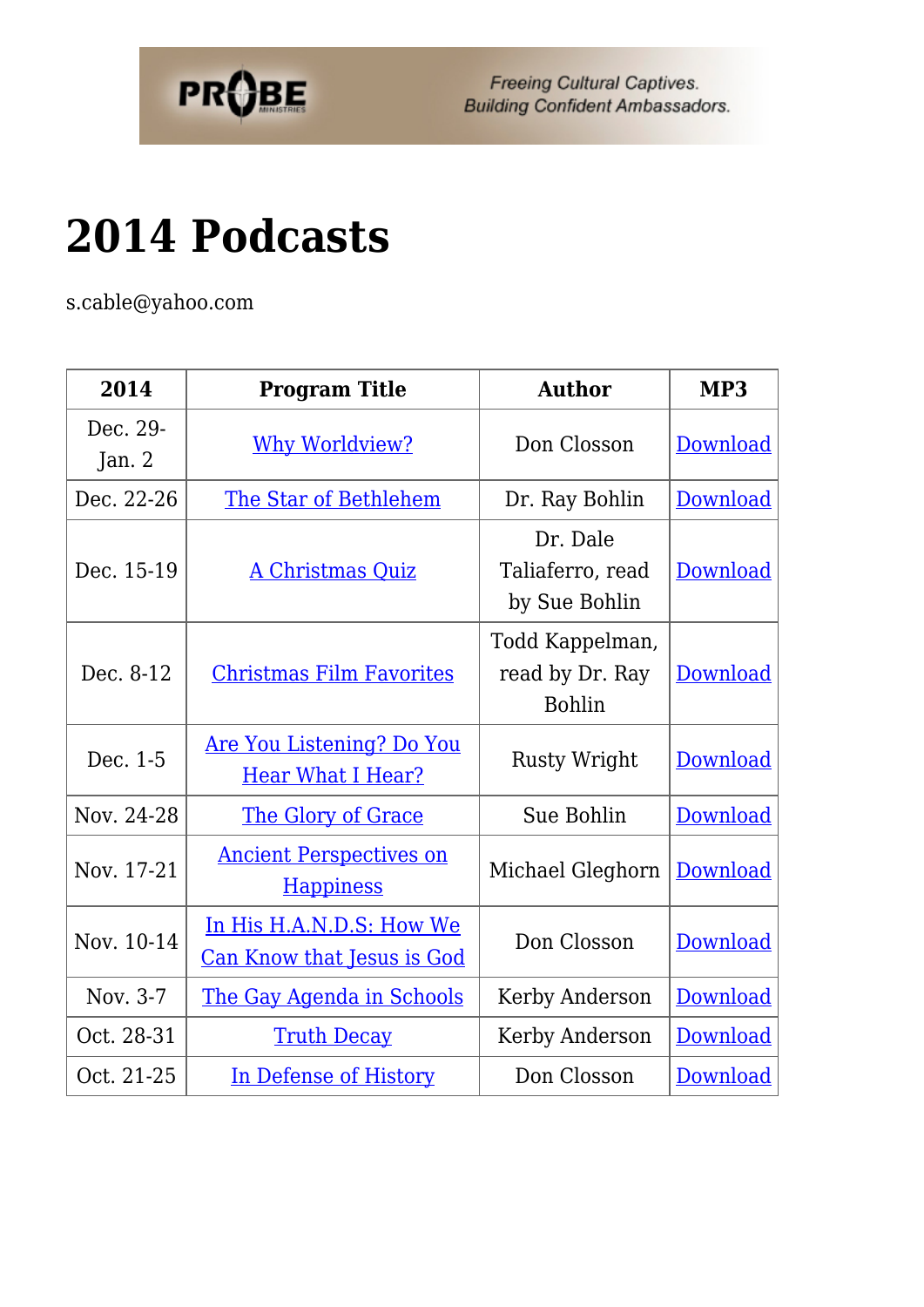

| Oct. 13-17           | The Development of Modern<br><u>Culture - Critical Role of</u><br><b>Christianity Downplayed</b> | Steve Cable, read<br>by Kerby<br>Anderson         | <b>Download</b> |
|----------------------|--------------------------------------------------------------------------------------------------|---------------------------------------------------|-----------------|
| Oct. 6-10            | <u>On Black Holes and</u><br><b>Archangels</b>                                                   | Dr. Lawrence<br>Terlizzese                        | Download        |
| Sept. 29-<br>Oct. 3  | <b>What God Says About Sex</b>                                                                   | Sue Bohlin                                        | Download        |
| Sept.<br>22-26       | A Christian Purpose for Life<br><u>— Proclaiming the Glory of</u><br>Christ                      | Steve Cable, read<br>by Kerby<br>Anderson         | Download        |
| Sept.<br>15-19       | Secularization and the<br><b>Church in Europe</b>                                                | <b>Rick Wade</b>                                  | Download        |
| Sept. 8-12           | Darwin's Doubt                                                                                   | Dr. Ray Bohlin                                    | Download        |
| Sept. 1-5            | <b>Your Work Matters to God</b>                                                                  | Sue Bohlin                                        | Download        |
| Aug. 25-29           | <b>Challenging the New</b><br><b>Atheists</b>                                                    | Dr. Patrick<br>Zukeran, read by<br>Kerby Anderson | Download        |
| Aug. 18-22           | <b>Four Killer Questions</b>                                                                     | Sue Bohlin                                        | Download        |
| Aug. 11-15           | <b>Worldviews Through History</b>                                                                | Kerby Anderson                                    | Download        |
| Aug. 4-8             | Who Wrote the New<br>Testament?                                                                  | David Graieg,<br>read by Don<br>Closson           | <b>Download</b> |
| July 28-<br>Aug. $1$ | <b>Spiritual Warfare</b>                                                                         | Kerby Anderson                                    | <b>Download</b> |
| July 21-25           | <b>What Is Technology?</b>                                                                       | Dr. Lawrence<br>Terlizzese                        | <b>Download</b> |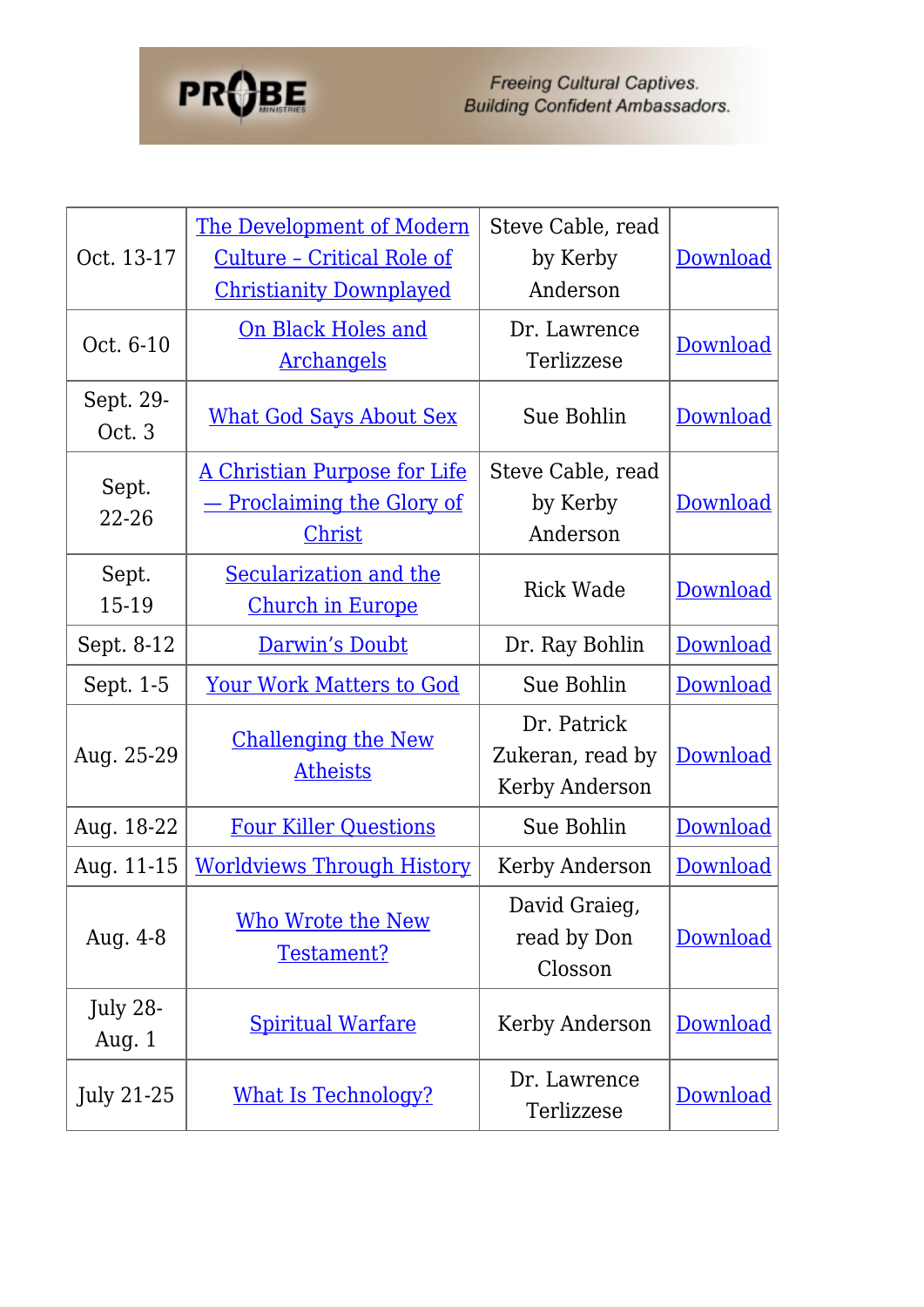## **PROBE**

Freeing Cultural Captives.<br>Building Confident Ambassadors.

| July 14-18         | The Apologetics of Jesus                                   | Dr. Patrick<br>Zukeran, read by<br>Kerby Anderson | <b>Download</b> |
|--------------------|------------------------------------------------------------|---------------------------------------------------|-----------------|
| <b>July 7-11</b>   | <u>The Closing of the American</u><br>Heart                | Don Closson                                       | <b>Download</b> |
| June 30-<br>July 4 | <u>Rome and America</u>                                    | Kerby Anderson                                    | <b>Download</b> |
| June 23-28         | <u>The Self-Understanding of</u><br><b>Jesus</b>           | Michael Gleghorn                                  | <b>Download</b> |
| June 16-20         | <u>The Apologetics of Peter</u>                            | Steve Cable, read<br>by Kerby<br>Anderson         | <b>Download</b> |
| <b>June 9-13</b>   | <u>Are We Significant in This</u><br><b>Vast Universe?</b> | Steve Cable, read<br>by Dr. Ray Bohlin            | Download        |
| June $2-6$         | <b>George Washington and</b><br>Religion                   | Kerby Anderson                                    | Download        |
| May 26-30          | <b>Kingdom Singleness</b>                                  | Renea McKenzie,<br>read by Sue<br><b>Bohlin</b>   | <b>Download</b> |
| May 19-23          | C.S. Lewis, the BBC, and<br><b>Mere Christianity</b>       | Michael Gleghorn   Download                       |                 |
| May 12-16          | Truth: What It Is and Why<br><u>We Can Know It</u>         | <b>Rick Wade</b>                                  | <b>Download</b> |
| May 5-9            | <b>The Lives of Muhammad and</b><br><b>Jesus</b>           | Patrick Zukeran,<br>read by Kerby<br>Anderson     | Download        |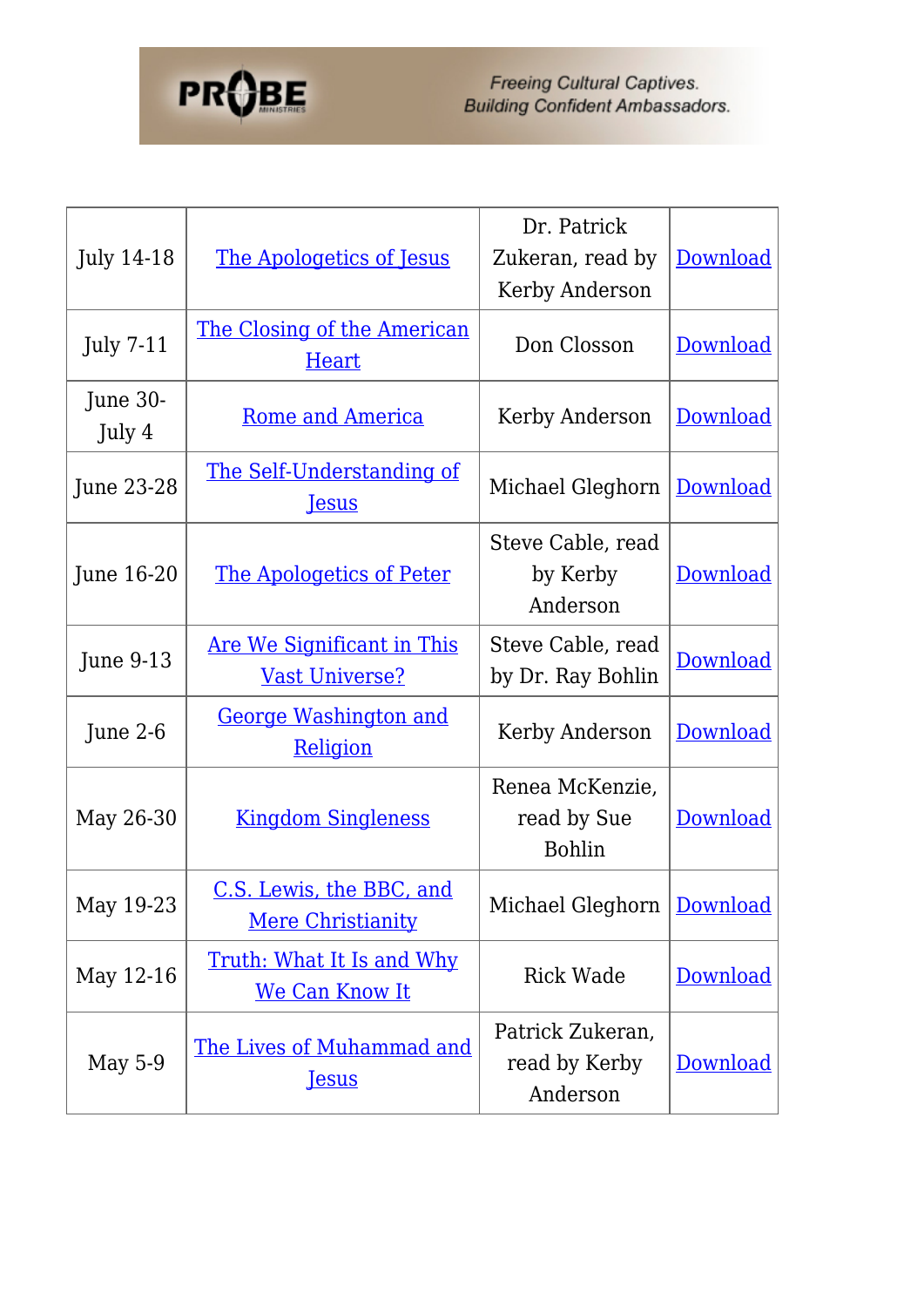## **PROBE**

Freeing Cultural Captives.<br>Building Confident Ambassadors.

| Apr. 28-<br>May 2  | <u>A Pilgrim's Progress:</u><br>Suffering in the Life of John<br><u>Bunyan</u>            | Michael Gleghorn                                         | Download        |
|--------------------|-------------------------------------------------------------------------------------------|----------------------------------------------------------|-----------------|
| Apr. 21-25         | <b>Student Mind Games</b><br>Conference                                                   | Sue Bohlin                                               | Download        |
| Apr. 14-18         | <b>Poverty and Wealth</b>                                                                 | Don Closson                                              | Download        |
| Apr. 7-11          | <u>The Reliability of Kings and</u><br><b>Chronicles</b>                                  | Michael Gleghorn                                         | <b>Download</b> |
| Mar. 31-<br>Apr. 4 | Is Theistic Evolution the<br><b>Only Viable Answer for</b><br><b>Thinking Christians?</b> | <b>Steve Cable</b>                                       | <b>Download</b> |
| Mar. 24-28         | <b>What is Apologetics?</b>                                                               | Probe Staff                                              | Download        |
| Mar. 17-21         | <u>Seeing Through Media Bias</u>                                                          | Steve Cable, read<br>by Kerby<br>Anderson                | <b>Download</b> |
| Mar. 10-14         | <u>Christ and the Human</u><br>Condition                                                  | Michael Gleghorn                                         | <b>Download</b> |
| Mar. 3-7           | <b>Blessings and Judgment</b>                                                             | Kerby Anderson                                           | <b>Download</b> |
| Feb. 24-28         | <u>Welcome to the Machine:</u><br><u>The Transhumanist God</u>                            | Dr. Lawrence<br>Terlizzese                               | <b>Download</b> |
| Feb. 17-21         | Christianity, Zen and the<br><b>Martial Arts</b>                                          | Dr. Lawrence<br>Terlizzese                               | <b>Download</b> |
| Feb. 10-14         | <u>The Impotence of Darwinism</u>                                                         | Dr. Ray Bohlin                                           | <u>Download</u> |
| Feb. 3-7           | <u>The Just War Tradition in the</u><br><b>Present Crisis</b>                             | Dr. Lawrence<br>Terlizzese, read<br>by Kerby<br>Anderson | <b>Download</b> |